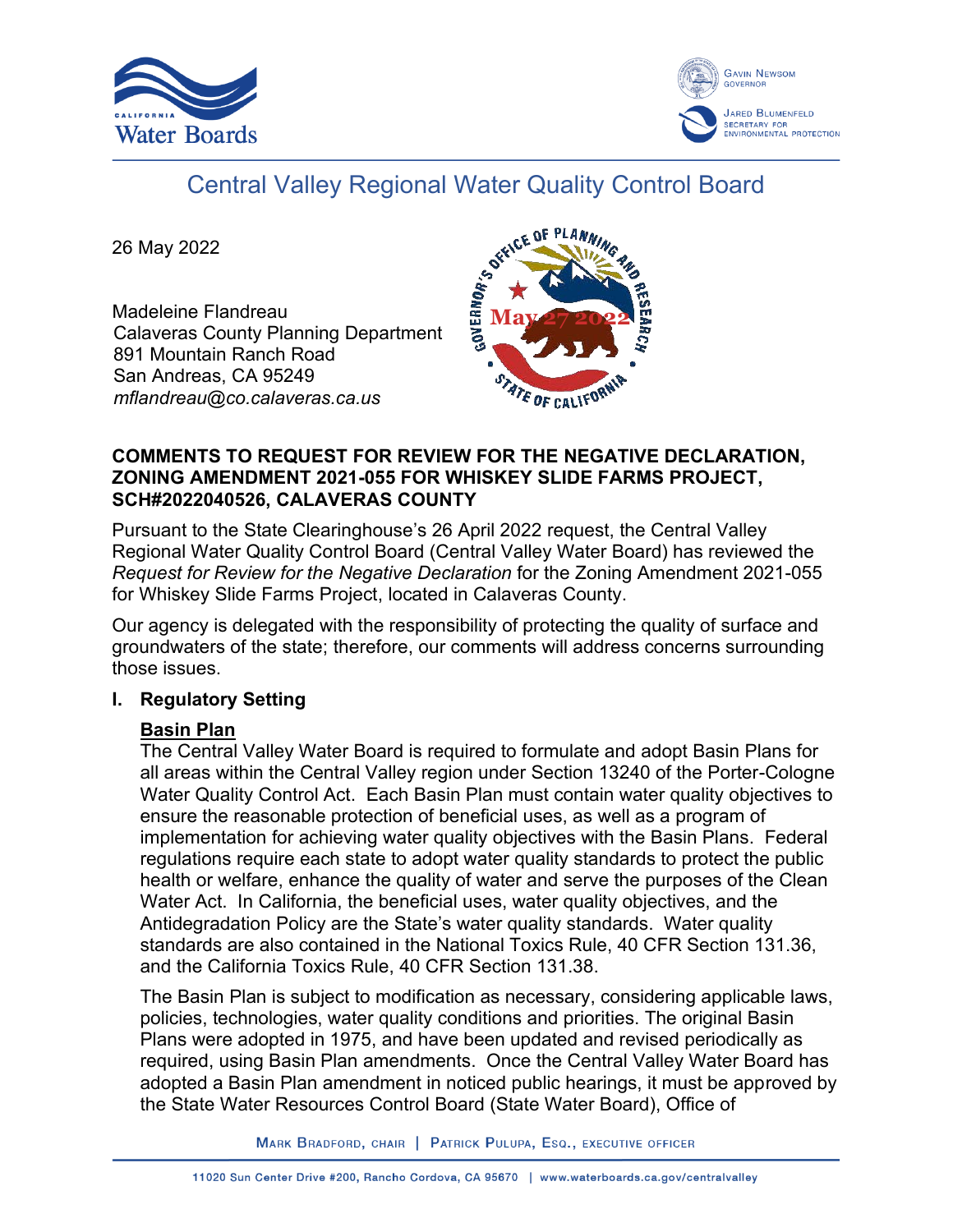Administrative Law (OAL) and in some cases, the United States Environmental Protection Agency (USEPA). Basin Plan amendments only become effective after they have been approved by the OAL and in some cases, the USEPA. Every three (3) years, a review of the Basin Plan is completed that assesses the appropriateness of existing standards and evaluates and prioritizes Basin Planning issues. For more information on the *Water Quality Control Plan for the Sacramento and San Joaquin River Basins*, please visit our website:

[http://www.waterboards.ca.gov/centralvalley/water\\_issues/basin\\_plans/](http://www.waterboards.ca.gov/centralvalley/water_issues/basin_plans/)

#### **Antidegradation Considerations**

All wastewater discharges must comply with the Antidegradation Policy (State Water Board Resolution 68-16) and the Antidegradation Implementation Policy contained in the Basin Plan. The Antidegradation Implementation Policy is available on page 74 at:

https://www.waterboards.ca.gov/centralvalley/water\_issues/basin\_plans/sacsjr\_2018 05.pdf

In part it states:

*Any discharge of waste to high quality waters must apply best practicable treatment or control not only to prevent a condition of pollution or nuisance from occurring, but also to maintain the highest water quality possible consistent with the maximum benefit to the people of the State.*

*This information must be presented as an analysis of the impacts and potential impacts of the discharge on water quality, as measured by background concentrations and applicable water quality objectives.*

The antidegradation analysis is a mandatory element in the National Pollutant Discharge Elimination System and land discharge Waste Discharge Requirements (WDRs) permitting processes. The environmental review document should evaluate potential impacts to both surface and groundwater quality.

#### **II. Permitting Requirements**

#### **Construction Storm Water General Permit**

Dischargers whose project disturb one or more acres of soil or where projects disturb less than one acre but are part of a larger common plan of development that in total disturbs one or more acres, are required to obtain coverage under the General Permit for Storm Water Discharges Associated with Construction and Land Disturbance Activities (Construction General Permit), Construction General Permit Order No. 2009-0009-DWQ. Construction activity subject to this permit includes clearing, grading, grubbing, disturbances to the ground, such as stockpiling, or excavation, but does not include regular maintenance activities performed to restore the original line, grade, or capacity of the facility. The Construction General Permit requires the development and implementation of a Storm Water Pollution Prevention Plan (SWPPP). For more information on the Construction General Permit, visit the State Water Resources Control Board website at: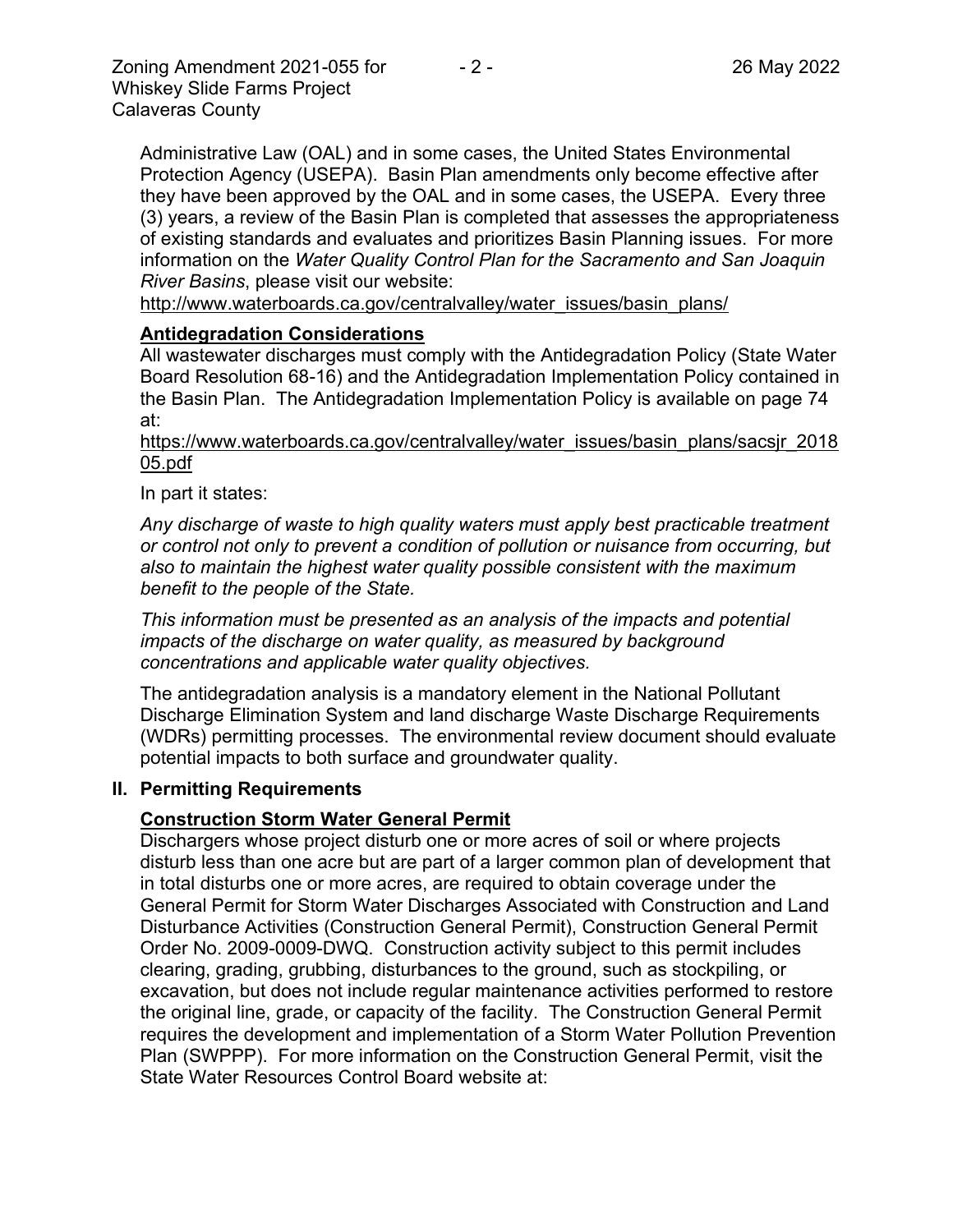[http://www.waterboards.ca.gov/water\\_issues/programs/stormwater/constpermits.sht](http://www.waterboards.ca.gov/water_issues/programs/stormwater/constpermits.shtml) [ml](http://www.waterboards.ca.gov/water_issues/programs/stormwater/constpermits.shtml)

#### **Phase I and II Municipal Separate Storm Sewer System (MS4) Permits<sup>1</sup>**

The Phase I and II MS4 permits require the Permittees reduce pollutants and runoff flows from new development and redevelopment using Best Management Practices (BMPs) to the maximum extent practicable (MEP). MS4 Permittees have their own development standards, also known as Low Impact Development (LID)/postconstruction standards that include a hydromodification component. The MS4 permits also require specific design concepts for LID/post-construction BMPs in the early stages of a project during the entitlement and CEQA process and the development plan review process.

For more information on which Phase I MS4 Permit this project applies to, visit the Central Valley Water Board website at:

http://www.waterboards.ca.gov/centralvalley/water\_issues/storm\_water/municipal\_p ermits/

For more information on the Phase II MS4 permit and who it applies to, visit the State Water Resources Control Board at:

http://www.waterboards.ca.gov/water\_issues/programs/stormwater/phase\_ii\_munici pal.shtml

#### **Industrial Storm Water General Permit**

Storm water discharges associated with industrial sites must comply with the regulations contained in the Industrial Storm Water General Permit Order No. 2014- 0057-DWQ. For more information on the Industrial Storm Water General Permit, visit the Central Valley Water Board website at:

http://www.waterboards.ca.gov/centralvalley/water\_issues/storm\_water/industrial\_ge neral\_permits/index.shtml

#### **Clean Water Act Section 404 Permit**

If the project will involve the discharge of dredged or fill material in navigable waters or wetlands, a permit pursuant to Section 404 of the Clean Water Act may be needed from the United States Army Corps of Engineers (USACE). If a Section 404 permit is required by the USACE, the Central Valley Water Board will review the permit application to ensure that discharge will not violate water quality standards. If the project requires surface water drainage realignment, the applicant is advised to contact the Department of Fish and Game for information on Streambed Alteration Permit requirements. If you have any questions regarding the Clean Water Act

<sup>&</sup>lt;sup>1</sup> Municipal Permits = The Phase I Municipal Separate Storm Water System (MS4) Permit covers medium sized Municipalities (serving between 100,000 and 250,000 people) and large sized municipalities (serving over 250,000 people). The Phase II MS4 provides coverage for small municipalities, including non-traditional Small MS4s, which include military bases, public campuses, prisons and hospitals.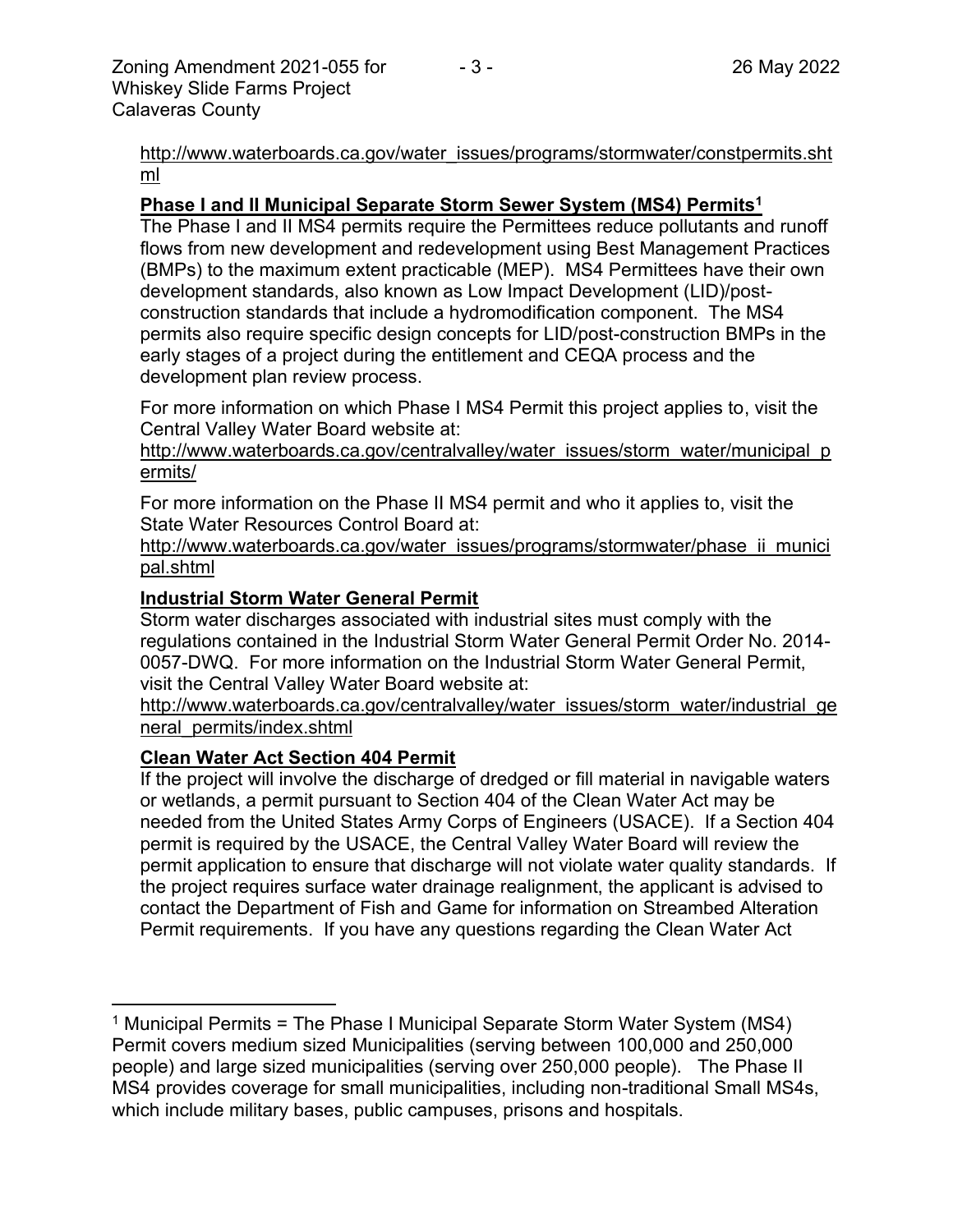Zoning Amendment 2021-055 for - 4 - 26 May 2022 Whiskey Slide Farms Project Calaveras County

Section 404 permits, please contact the Regulatory Division of the Sacramento District of USACE at (916) 557-5250.

## **Clean Water Act Section 401 Permit – Water Quality Certification**

If an USACE permit (e.g., Non-Reporting Nationwide Permit, Nationwide Permit, Letter of Permission, Individual Permit, Regional General Permit, Programmatic General Permit), or any other federal permit (e.g., Section 10 of the Rivers and Harbors Act or Section 9 from the United States Coast Guard), is required for this project due to the disturbance of waters of the United States (such as streams and wetlands), then a Water Quality Certification must be obtained from the Central Valley Water Board prior to initiation of project activities. There are no waivers for 401 Water Quality Certifications. For more information on the Water Quality Certification, visit the Central Valley Water Board website at:

https://www.waterboards.ca.gov/centralvalley/water\_issues/water\_quality\_certificatio n/

## **Waste Discharge Requirements – Discharges to Waters of the State**

If USACE determines that only non-jurisdictional waters of the State (i.e., "nonfederal" waters of the State) are present in the proposed project area, the proposed project may require a Waste Discharge Requirement (WDR) permit to be issued by Central Valley Water Board. Under the California Porter-Cologne Water Quality Control Act, discharges to all waters of the State, including all wetlands and other waters of the State including, but not limited to, isolated wetlands, are subject to State regulation. For more information on the Waste Discharges to Surface Water NPDES Program and WDR processes, visit the Central Valley Water Board website at:https://www.waterboards.ca.gov/centralvalley/water\_issues/waste\_to\_surface\_wat er/

Projects involving excavation or fill activities impacting less than 0.2 acre or 400 linear feet of non-jurisdictional waters of the state and projects involving dredging activities impacting less than 50 cubic yards of non-jurisdictional waters of the state may be eligible for coverage under the State Water Resources Control Board Water Quality Order No. 2004-0004-DWQ (General Order 2004-0004). For more information on the General Order 2004-0004, visit the State Water Resources Control Board website at:

https://www.waterboards.ca.gov/board\_decisions/adopted\_orders/water\_quality/200 4/wqo/wqo2004-0004.pdf

## **Dewatering Permit**

If the proposed project includes construction or groundwater dewatering to be discharged to land, the proponent may apply for coverage under State Water Board General Water Quality Order (Low Threat General Order) 2003-0003 or the Central Valley Water Board's Waiver of Report of Waste Discharge and Waste Discharge Requirements (Low Threat Waiver) R5-2018-0085. Small temporary construction dewatering projects are projects that discharge groundwater to land from excavation activities or dewatering of underground utility vaults. Dischargers seeking coverage